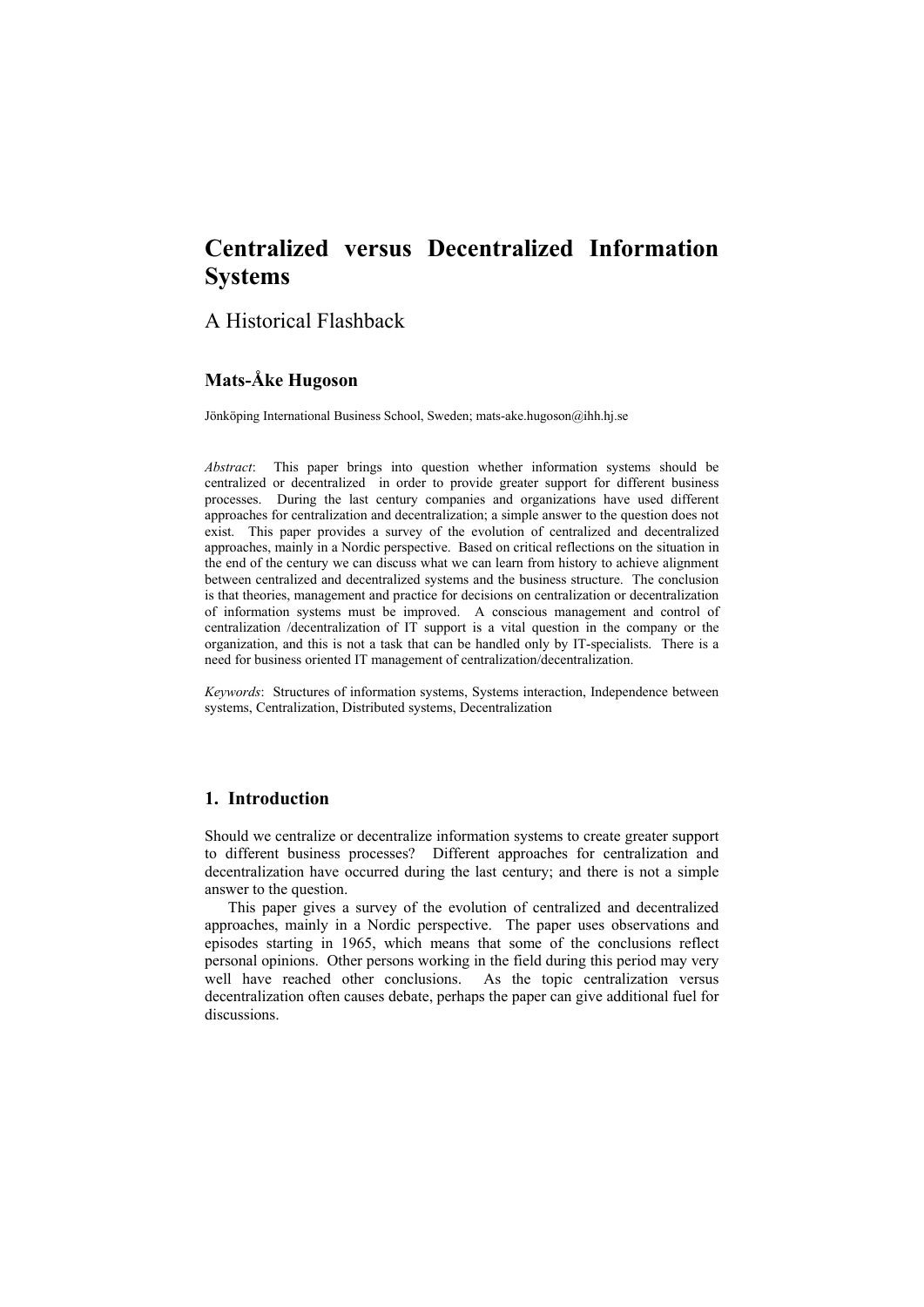After a general analysis of what centralization and decentralization really means, starting from a business perspective, we follow and scrutinize the centralized track and the decentralized track for information systems.

A major difference between the two alternatives is the degree of independence between systems; therefore, we analyze the problem and principle of independence in detail. We relate the situation in the end of last century to the different views from some researchers. Finally, we address the aspects that we can learn from history, which leads to some conclusions.

#### **2. The Concept of Centralization and Decentralization**

In a business perspective, decentralization means that business can make decisions locally. A business unit can choose the way to use local resources to fulfill objectives for that unit. The unit must cooperate with other units in the company (perhaps also externally), and must report to management in a specified way. However, there is a freedom of action to perform *within* each business unit.

In addition, in a decentralized organization there must be a central coordination. Without management and control, the organization ends up in anarchy. Even if this central coordination such as standardization can set restrictions for each unit, the main criteria for decentralization is the right (and responsibility) to form an efficient *inner structure* in each business unit, using local resources to fulfill objectives and tasks that are set for the unit. Changes in this inner structure should not affect other units.

When applying the concept of centralization and decentralization to information systems, we must be more specific and analyze some different alternatives. To develop one common system for an organization is of course a centralized approach. To develop and implement a number of systems in the company is on the other hand not always a decentralized approach. If these systems are developed "wildly" without any coordination and have no computerized interaction, we must characterize it as anarchy. However, even if these systems have a computerized interaction the question remains: what is really a decentralized structure of systems? If the different systems have a common database, we must still consider it as a centralized approach, as each system is directly dependent of the common database, and a change in this database affects many systems. Also distributed systems with a centrally controlled data storage have a limited freedom of action in each local system.

A strict definition of decentralized systems could be that each system in the structure must fulfill specified demands on interaction with other systems, but it should be possible to develop (and change) the inner structure in each system, including data storage, without dependences to other systems, as long as the specified interaction stands. It must for instance be possible to insert systems of different origin into the structure. The main condition is that each system must interact with other systems as specified.

From this short analysis, it is evident that we must consider both the delineation of systems (central – local) and the principles for systems interaction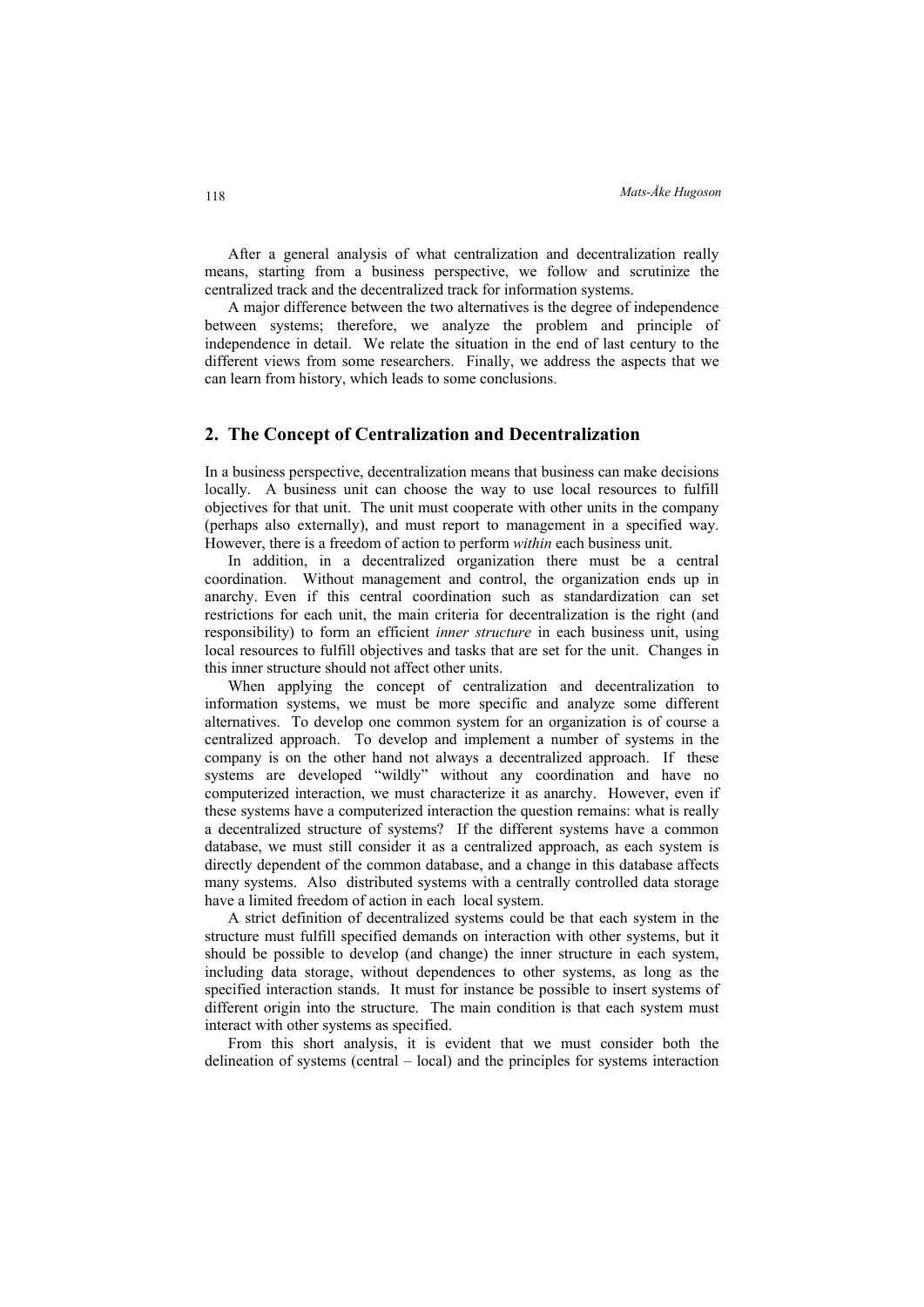when we discuss decentralized information systems. Independence between systems is a major criterion on decentralization, which we will discuss after a historical review.

#### **3. The Centralized Track**

According to a statement, which is said to come from IBM research and development in the early ages of computing, the estimation was that three or possibly four big mainframes would give enough computing capacity for the industrialized world, as long as could be foreseen. This really represents a centralized view, both on computers and on computing. Even if we cannot state the origin of this statement, it is easily verified that the start and evolution of computing in most companies followed a centralized track.

#### *3.1 The MIS Concept in the 1960s*

Between 1965 and 1970 industry initiated many large projects to support the total organization with *one* information system, generally referred to as the "management information system". For example, with Volvo, the project was named VIS; in SAAB it was the TIPS-project that had the same total scope.

There was a general opinion among people working with ADB (Automatisk DataBehandling) – EDP (Electronic Data Processing) that this was the right approach, and the Nordic Data Union arranged conferences on the MIS concepts in Denmark, Norway, and Sweden.

However, there were people who did not fully agree to this 'one system approach'. At that time, I was a young systems manager and became secretary of the planning committee for these Nordic MIS-conferences. Professor Börje Langefors was an invited speaker to one MIS-conference in Kungälv, Sweden. I remember from the planning discussions that he hesitated, with the argument that total management systems are unperceivable and will fail. He had already in 1967 published a paper about "Directive Information for Systems Control" [7]. He pointed out the difference between directive and local information and he argued for a split between what we today refer to as executive systems and systems to support local operations. Furthermore, in the book System för företagsstyrning [8] he had presented Teorin för oöverblickbara system (The Theory for Imperceivable systems). He clarifies the necessity to handle complex systems through structures of perceivable subsystems instead of a total system approach. Anyhow, he accepted the invitation and gave at this conference a very humble presentation of his objections to MIS.

The outcome from the MIS-projects in different companies was generally not the expected. They gained experience, some results were achieved, and projects were perhaps not considered as failures. However, none of the projects mentioned ended up in a total management information system. Among the reasons given as explanation to the shortcomings, we often find technical limitations, lack of methodology, limited resources, or perhaps sometimes insufficient experience to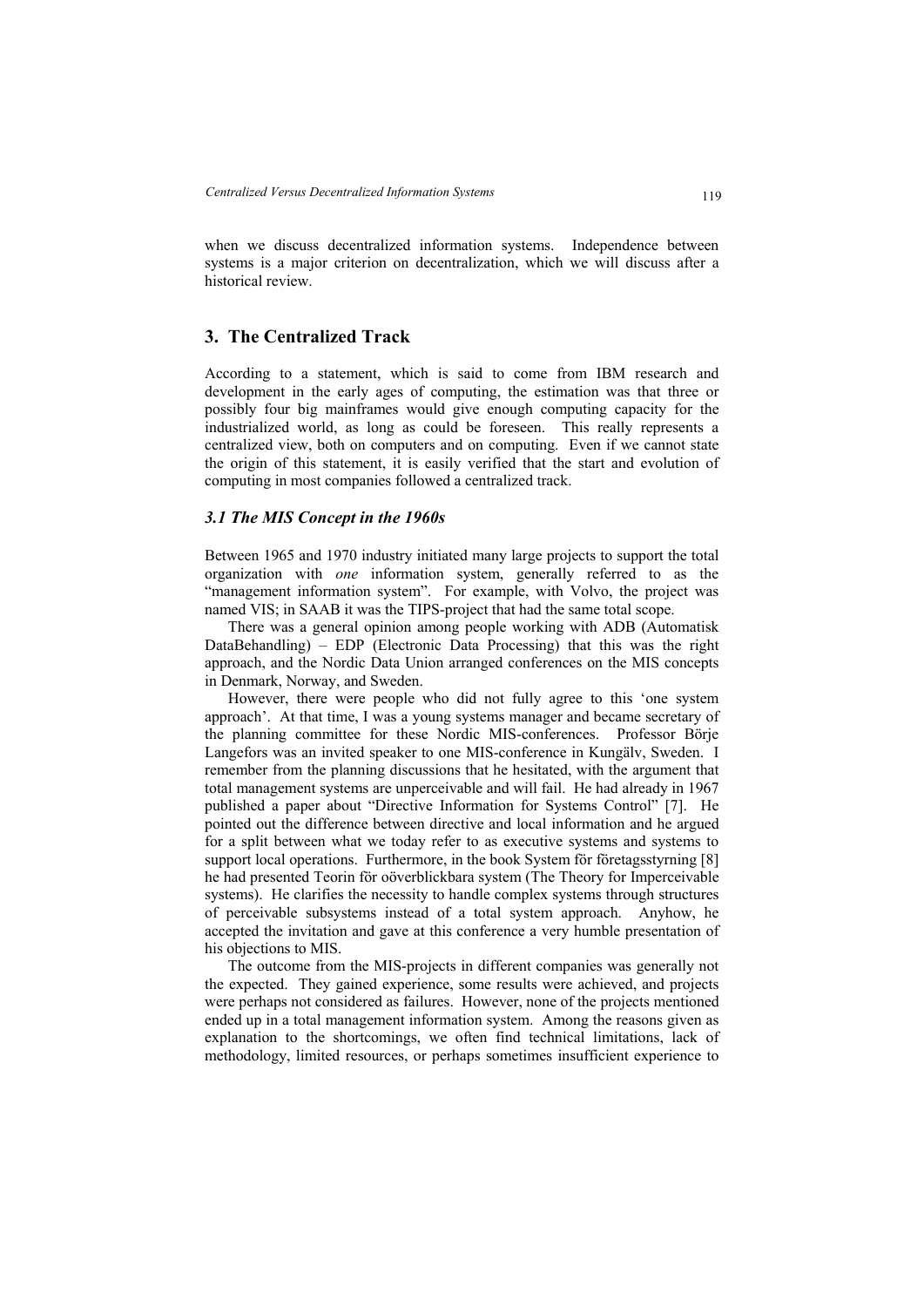run big projects, but the basic centralized approach was very seldom called into question. Also in the academia, the centralized approach has been dominating from the beginning. Some examples will be given.

#### *3.2 VLDB in the 1970s*

Development of database technology strengthened the centralized concept. The (implicit) basic assumption was that each company must have one total database, and therefore methods were developed to handle the large data base that was necessary to support the total organization. In the end of the decade conferences on very large databases (VLDB) were arranged all over the world.

#### *3.3 The Search for a Total Integrated Conceptual Model in the 1980s*

After the period with focus on technical databases, the data modeling and later the conceptual modeling became the dominant paradigms. Despite these changes, the aim was still to find a tool to make a total central model for the whole company. Thus, based on these theories they started new projects for total data models in many companies, even at Volvo.

People gradually understood that it was not possible or suitable to have all data processing in one system, but then this total conceptual model should serve as a blueprint to implement different information systems. The principle was that different systems should refer to a central data model implemented either as a central database or as a set of centrally controlled databases.

In the discussion about centralization versus decentralization, this view must still be considered as a centralized approach, even if the outcome is a number of systems. In this approach, there are strong dependencies between the different systems. There is not much freedom of action to implement systems of different origin in such a structure, which we took as a major criterion on decentralization. Attempts to split the central database into a number of distributed systems do not really change the picture as the inner structure in each system is still centrally controlled.

Another problem with total conceptual /data models was that a single project could generally not get an overview of the total conceptual model, in any case not in more complex organizations. The alternative was instead in practice to establish a number of projects within the company, each one using conceptual data modeling for the scope of their own system. The theoretical (and practical) problem was then to fit these models together.

In 1989, an IFIP conference on information system concepts took place in Namur, Belgium. One of the main themes was ways to integrate conceptual models, with presentations such as Integration of Information Submodels [6], and Levels of Abstraction as a Conceptual Framework for an Information System [5]. Attempts during the conference to discuss decentralization of these submodels, through other principles for interaction between systems, were directly rejected.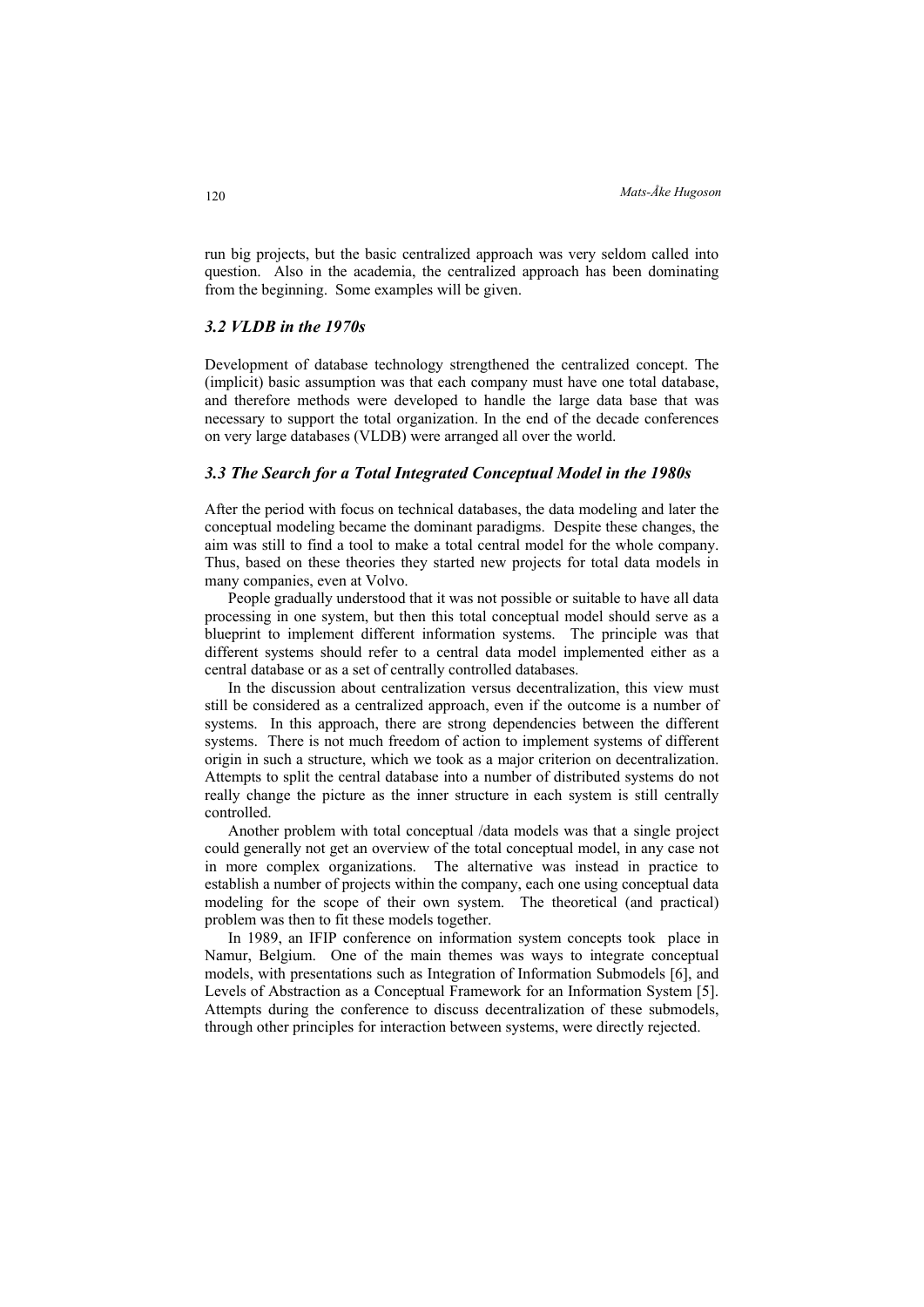Again, we must view this as a centralized approach, limiting the freedom of action in each project. Before we sum up and state the results from the centralized approach during the last century, let us have a look at the decentralized track.

## **4. The Emergence of Decentralized Information Systems**

As long as computing was performed as a 'closed shop' in the data hall, ideas of local systems were just ideas. At the end of the 1970s, when minicomputers and microcomputers began to be available at reasonable prices, the scene changed. At about the same time, new methods and tools for development of small systems were developed (prototyping, experimental design). In addition, system packages for local applications, for instance for production planning, appeared on the market. Suddenly, companies bought or developed and implemented local systems in different parts of their organization. One could view this movement as a protest against central systems (or at least as a way to fulfill local demands that could not be supported by centralized systems).

Professor Staffan Persson at Stockholm School of Economics used the programming language APL to develop local systems extremely fast. For example, within a day he could help a company find a solution to a planning problem, program the system, set it in operation on the computer he brought with him, and just leave a system in use on the table. This way to cut lead-time in systems development from several years to hours must be some kind of a record. These local systems evidently represent a high degree of independence, but according to earlier discussions, they do not fully meet the demands for decentralization, as they did not consider interaction with other systems. One could characterize this approach for systems development as anarchistic, and it very often caused conflicts with the IT-department.

A little more coordinated approach emanated from organizations with many units of the same kind. Healthcare is a good example. Extensive handling of local information, both for administration and for medical records, called for IT support. A local system was developed or bought, often based on local initiatives, sometimes as a part of an IT plan. When the system was tested and workable, it was implemented also in other units in the organization, but still as stand-alone systems. This represents a more long-term perspective that makes the structure of systems more unified and facilitates systems' maintenance; however, a decentralized structure of interacting systems was not achieved. The result is a set of information islands, as the systems have no computerized interaction. One might have to enter basic data for a certain patient several times, and there is no possibility for a doctor to get a total view of a patient's medical record.

Also, Professor Börje Langefors addressed the need for fast development of local systems. The tool he used, together with Ola Langefors, was Dataflex (a simple high level programming language) and he published a report [11] on Prototyping with Dataflex. In the work by Langefors we however find a more structured approach, than just to develop local systems. Already in 1982, he presented a report on Four Cases with Decentralized Management and Local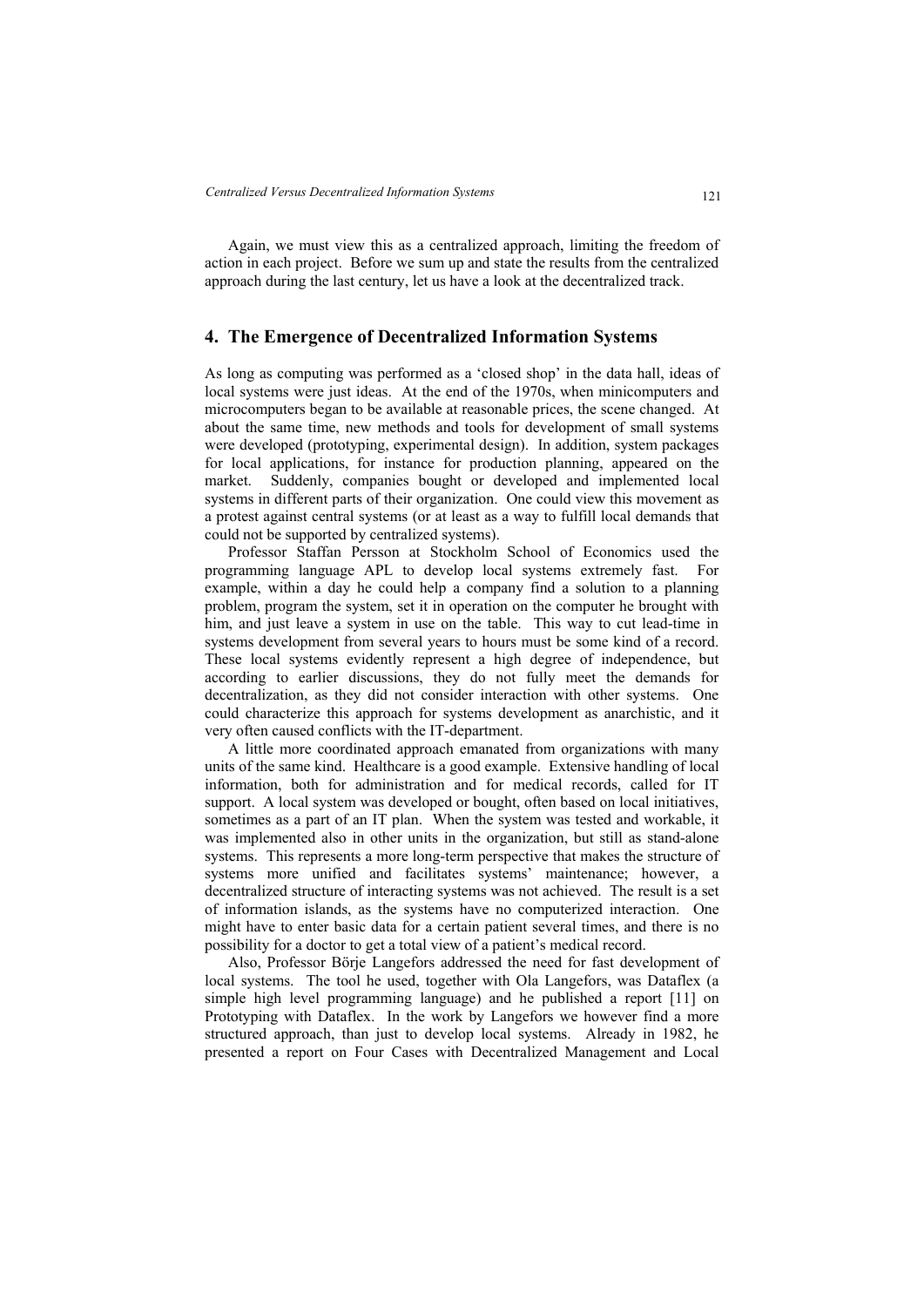Computers [9] and in another report [10] he discussed Integrated versus Decentralized Information Resource Management. The problem he addressed was to find a solution both to support users with local information from local systems, which exchange what Langefors calls translocal information, and at the same time maintain independence between these local systems. This gives us a reason to analyze independence between systems more in depth.

#### **5. The Problem and Principle of Independence between Systems**

Starting in the general principles for decentralization used in this paper, we define the basic demand for independence: Changes in one system (handling local information that is relevant for a certain business unit), should not cause changes in other systems that support other business units.

#### *5.1 Systems Delineation*

One condition for independence is that each local system is delineated to support only a specified business unit (an area of responsibility, for instance a business process). A simple example is given in Figure 1.



Fig. 1. Local Information Systems for the Sales process and for the Delivery process

The system CRM (Customer Relationships Management) supports the Sales process from the very beginning of a customer relation and holds all necessary information for the sales process until the company invoices the deliveries. The LOGistics system contains modules for warehousing and delivery planning, and supports logistics until a delivery order is completed.

#### *5.2 Systems Interaction*

These two systems CRM and LOG are independent of each other, but so far they do not interact, they are still two information islands. The challenge is to find the manner in which the systems can interact as two decentralized systems with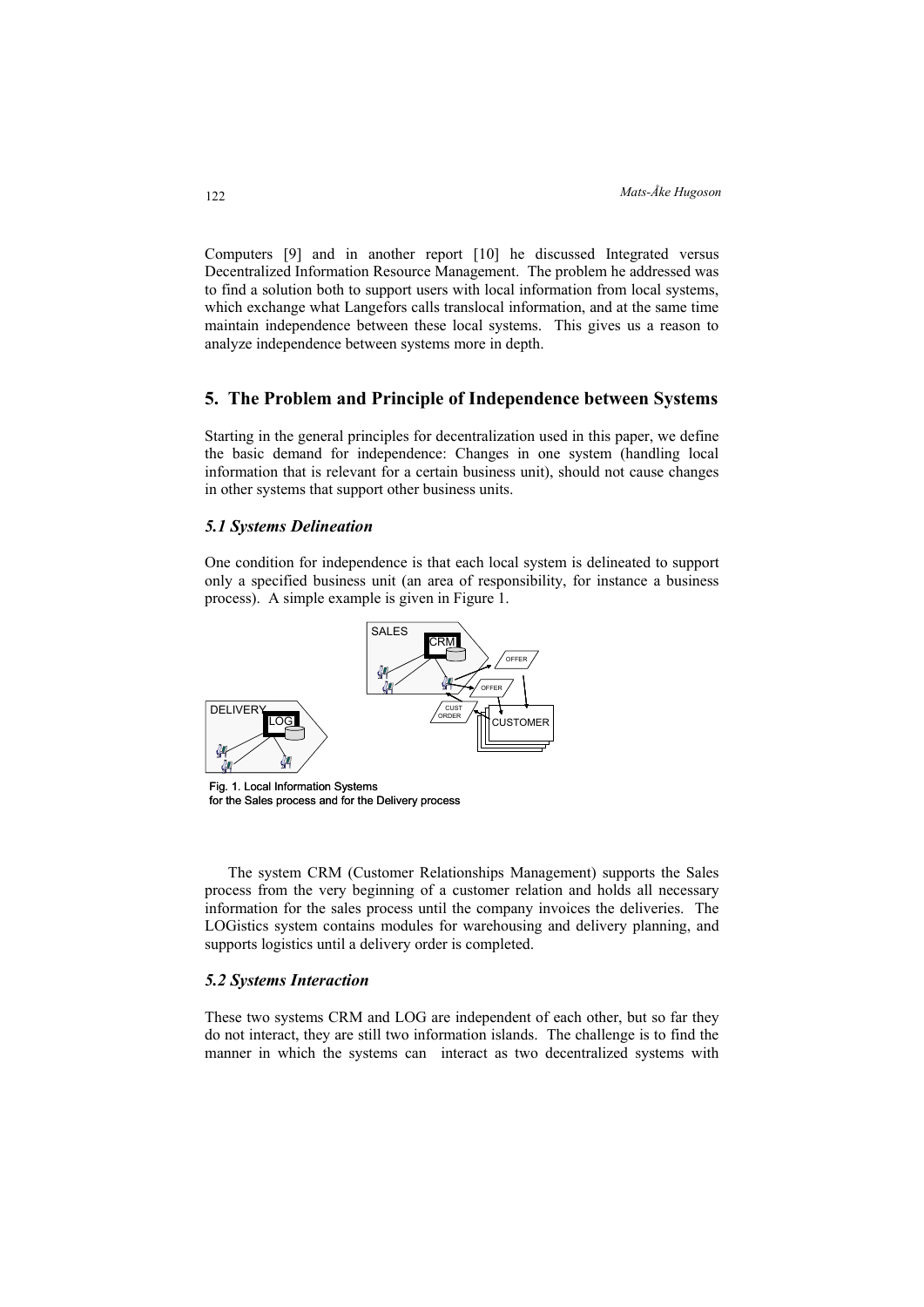maintained independence. To address this problem, we must answer two questions:

- o What translocal information should be exchanged?
- o How must translocal information be described and exchanged in order to maintain independence?

The general answer to the first question is that translocal information is the ordinary information exchanged between different business units to perform business. In the example, it is necessary for the Sales process to know what is available in the warehouse (including expected deliveries into the warehouse), called DISP QUANT in Figure 2, otherwise the company cannot give an offer with a delivery date to the customer. If the customer accepts the offer, the sales process must send a delivery order (DEL ORDER in Figure 2) to the Delivery process. When delivery is completed this must be reported back to the Sales process (DEL REP), as this information is the basis for the invoice to be sent from Sales to the customer. This translocal information constitutes three computerized messages as shown in Figure 2.



Fig. 2. Translocal Information to be exchanged as computerized messages between systems

We can describe these messages in detail through business analysis; the point is that we can do this without any knowledge about data storage or processing in each one of the two systems. This enterprise based systems interaction (discussed in [3] and [4]) takes us to the principle of independence that states:

*Interaction between decentralized systems should be described independent of the inner structure in each system, in order to maintain independence between the systems.* 

We must then give the messages for interaction a technical format and transfer the data between systems with some message handling system in the company's IT-infrastructure. Standardized middleware is available for this process.

This approach represents a different way for interaction between systems, a change from access thinking to messaging. If we want to maintain independence, it is not enough to 'open the books' and show the data structures in each system. We must instead bridge the Interaction through messages based on business relations. It is not a question of understanding data in other systems; it is a question of understanding what translocal information to be transferred between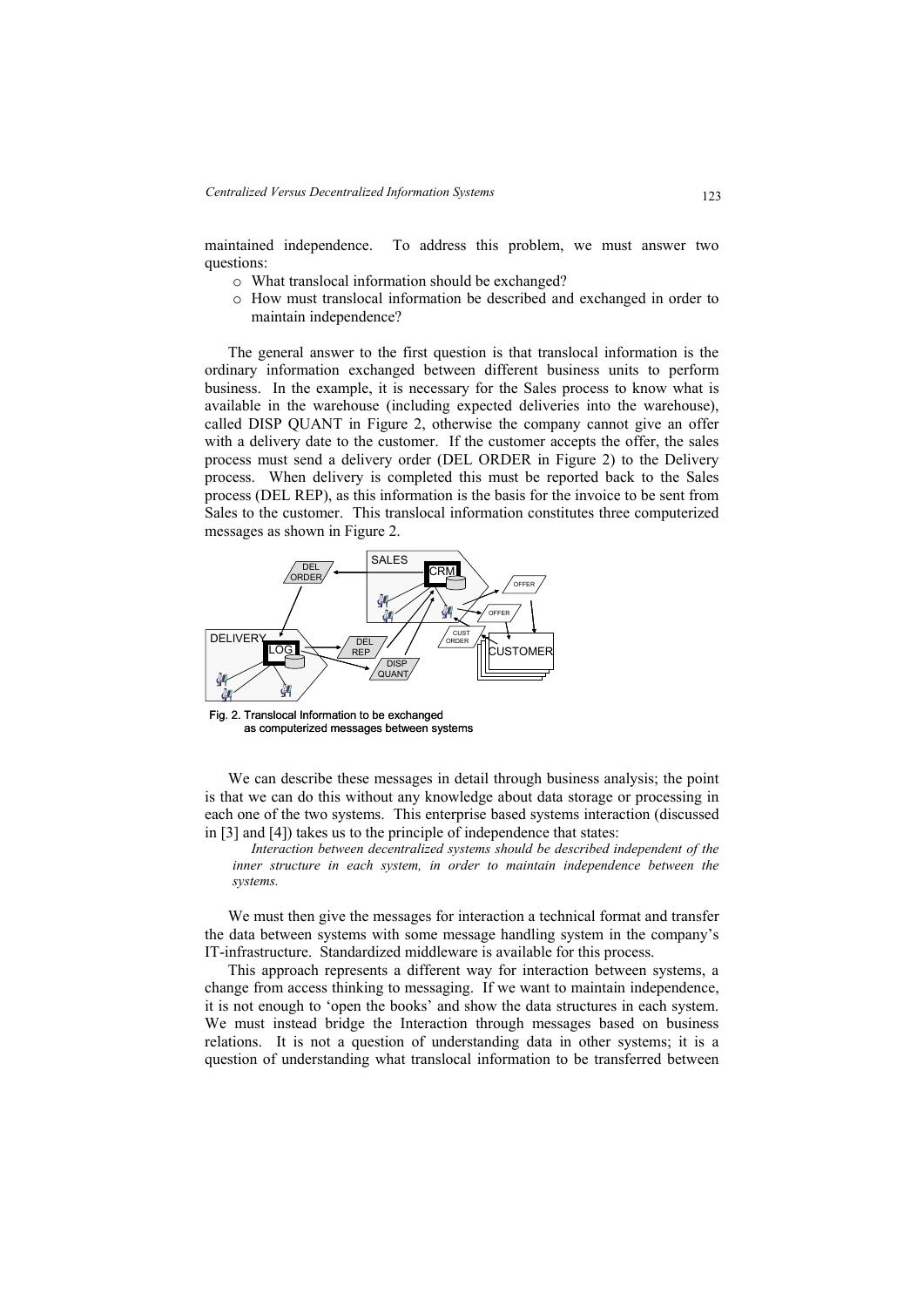the systems. The different data structures are local and they connect to the messages through mapping mechanisms, which must be developed and maintained for each system. If the inner structure in one system is changed, then we might have to change the mapping mechanism in that very system to maintain proper interaction. But, there will be no change in any other system as long as the business relation stands.

Message interaction ensures consistency in the structure. Customer information in the LOG system is, for instance, based on (derived from) computerized messages DEL ORDER, delivery orders. There is no manual updating of information on customers in the LOG system. Because of this, a certain customer in the CRM system may not yet be registered in the LOG system, as there has not been any delivery order so far. This is not inconsistency; it is just normal business interaction.

In the 1980s, the concept for decentralized systems using the principle of independence became part of business analysis [3] and later on presented as Verkssamhetsbaserad Systemstrukturering (Business Based Structures of Information Systems). In 1986, it was part of a presentation at the NordData Conference [4] and actually awarded the Nordic Prize that year.

The paradox is that this principle for systems interaction is quite natural in inter-organizational systems interaction (EDI-solutions were already used in the early 1980s) but within the company, this way of thinking for many years was (and sometimes still is) blocked by centralized principles like: *Store data once, General access to all stored data,* and behind that: *Total Data Models.* The concept of messaging for transfer of information between different systems within a company was not widely discussed or used until the end of the century.

## **6. The Situation at the End of the Last Century**

The total result from IT development in the last century is not impressive from a structural point of view. Even if companies applied a centralized approach, in most cases it was not possible to use just one system in the company, or even to develop and maintain a total data model. When new systems came on board in the structure, they used principles for accessing and updating different databases, which in many companies and organizations ended up in complex structures of systems, often referred to as a "spaghetti structure". If one system changed, it affected many other systems. The structure gradually grew unstable.

The centralized approach often resulted in big systems and projects running for several years. Another problem had been the limited possibilities for users to have any real impact on the project. Researchers as Enid Mumford already addressed this problem in the 1970s and presented models for participative design [13], pointing out the value in the organization of user oriented development. However, this approach did not work so well in centralized projects.

On the other hand, in many cases the decentralized approach ended up in a number of separate systems, without any computerized interaction, with multiple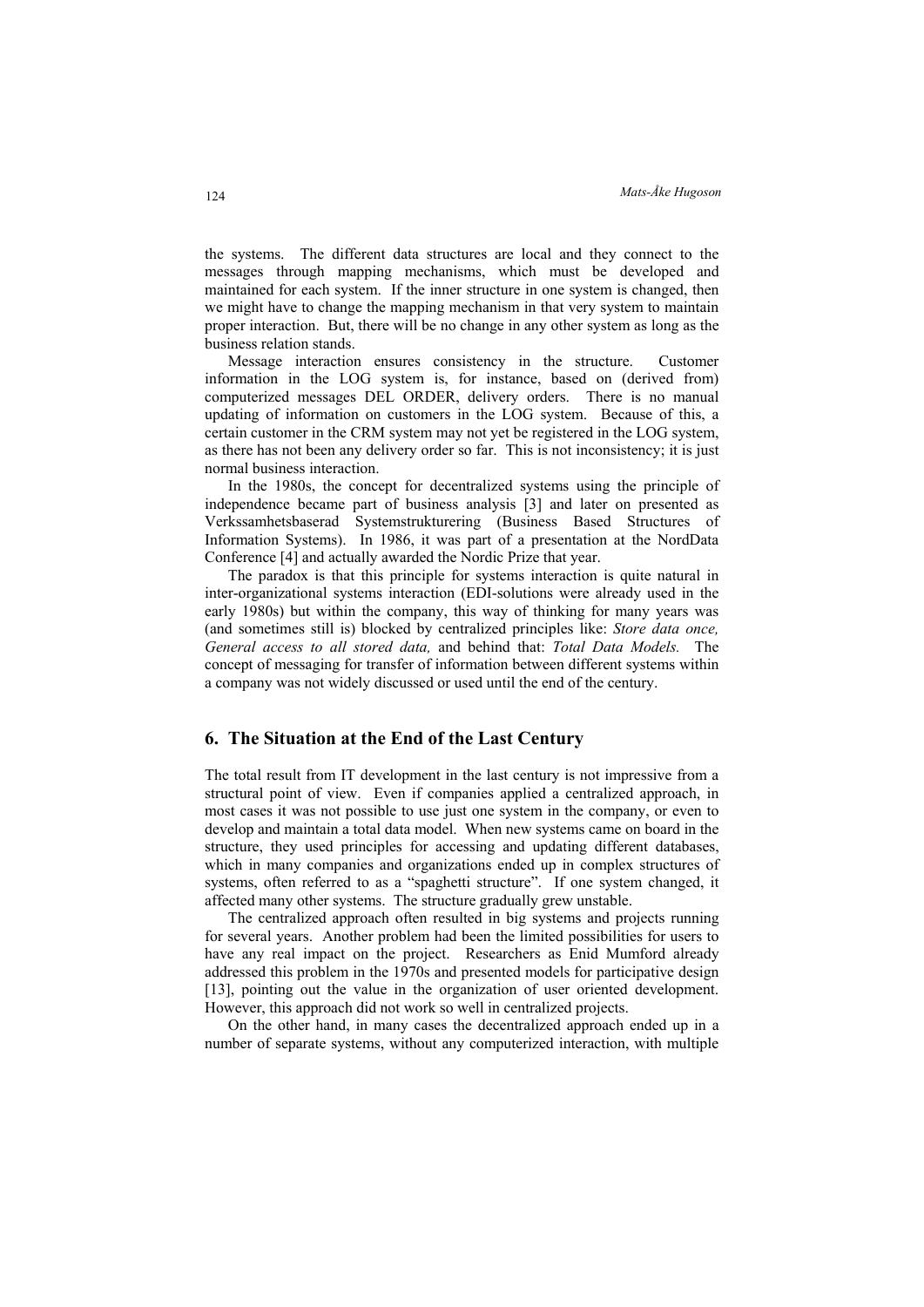updating, inconsistency, and unclear responsibilities for these different Information Islands.

Börje Langefors gave 1995 in the book Essays on Infology [12, p 159] a really good summary of the situation, which is here quoted:

#### *Infology and Decentralization*

*Information systems theory has, since its beginning in the early 1960s, been facing a contradiction. One of its main visions was that data in the system had to be available to "everybody" (Langefors 1961,#29, 1963, # 37). But it was soon detected that a set of data does not inform everybody (the "infological equation." Langefors 1966, #1). It had to be concluded that efficiently designed information systems had to be structured as a network of communicating more or less separate subsystems based on local data systems. This insight took a surprisingly long time to gain recognition in the data profession, as well as, for instance, in accounting.* 

*Even when, in the 1980s, small local systems came to be fairly common, this was in many cases due to the emergence of inexpensive micro-computers, rather than to an understanding of the often local character of data.* 

*And, with the maturing of the technology of connecting small computers to form networks, one has begun again to talk about making all data accessible to everybody. We conclude that there is still lacking the understanding that some data are only intelligible to restricted groups of people. This suggests that there is need for case studies, in order to reach and disseminate a more concrete understanding of this aspect.* 

*It is often stated, e.g. by data managers, that the popping up of isolated local systems will lead to chaos. Leaving aside the fact that some amount of chaos may be useful, we point out that keeping isolated such data as are in in any case unintelligible outside a limited context can't by itself generate chaos. Of course, such data as have*  to be used in several locations, but those only, must be subject to integrated *management – but this should not be done indiscriminately.* 

From an international perspective during the last decade of the century, we can see that some researchers maintained the centralized approach while others questioned it. One example is Allen and Boynton who advocate a centralized structure, mainly from an IT point of view, and they argue that central structures are flexible since one can make changes centrally [1]. On the other hand, Bacon analyzes how systems decentralization can be derived from organizational principles [2].

#### **7. What Can We Learn From History?**

A rephrased question could be: When will we ever learn from history? Failures to implement real huge centralized systems in the last century such as the RAINBOW project, aiming at a total world wide system for the company TetraPak were followed by new failures like the SIRIUS project that tried to replace forty-two systems in the Swedish Defense organization with one big system. Worst of all, soon after the termination of this big project (which was closed down by the minister of defense) a proposal for a new total system, this time an ERP system, was given from the IT-specialists. It seems as if the fight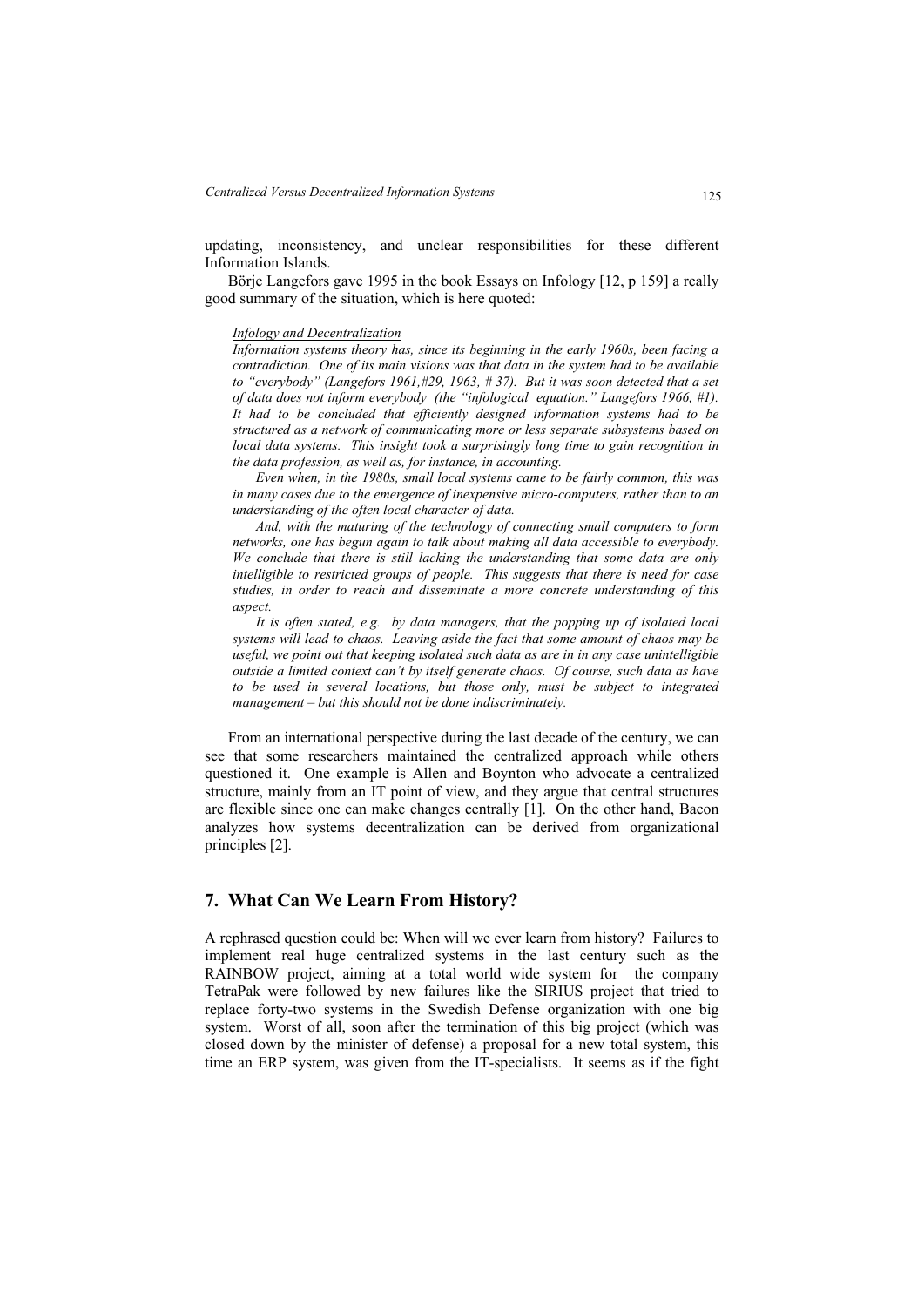between decentralization and centralization continues as with totally integrated ERP systems versus "best-of-breed" systems.

Another example on different competitive views on centralization /decentralization can be observed within the healthcare area. Many hundred separate systems containing medical records were implemented gradually over the last three to four decades in different medical clinics, healthcare centers, and medical support units. As a patient in Sweden is free to visit different healthcare units, there is a need to give the treating doctor a more complete view of a patient's different medical records. One alternative (the centralized alternative as proposed by some IT-architects) would be to gather all information from local treatments in a total centralized national database for medical records easily accessible by anyone with authorization. The other alternative is to create only an overview of patients´ visits in a coordinating system and then base systems interaction on transfer of requested medical records between existing local systems (the decentralized alternative). There is a huge difference in investments and in impact on the healthcare organization between the two alternatives.

The main problem is that the alternatives so seldom are evaluated. The focus for the IT specialist is generally on technical solutions for total access, not on the alignment between the organization and the structure of information systems, or on what centralization /decentralization ends up with in a long-term perspective.

In the connected society, we definitely have the technology to create suitable structures of systems, but there is no real interest to solve or even to discuss explicitly the balancing problem between centralization and decentralization. Centralists (often IT specialists) keep on proposing centralized solutions based on the basic believe that centralization is necessary to create order; while decentralized proposals, more aligned with objectives out in the organization, such as freedom of action to meet changes through step by step development of IT support, often come from local management. Sometimes a centralized alternative is chosen, sometimes a decentralized alternative is decided. A general observation is however that there is very seldom any real analysis of the alternatives behind the decision. What really must be centralized, what can more efficiently be handled locally, and how local systems can interact with maintained independence are questions seldom under discussion.

#### **8. Conclusion**

The conclusion is that theories, management, and practice for decisions on centralization or decentralization of information systems must be further developed. Langefors pointed out the "*lack of understanding that some data must be local, as these data are only intelligible to restricted groups of people*". This is for sure true, but to my opinion *understanding* is not enough. A conscious management and control of centralization or decentralization in IT support is a vital question in the company or the organization, which is not a task that can be handled only by IT-specialists. The structure of information systems should be aligned with the business structure.